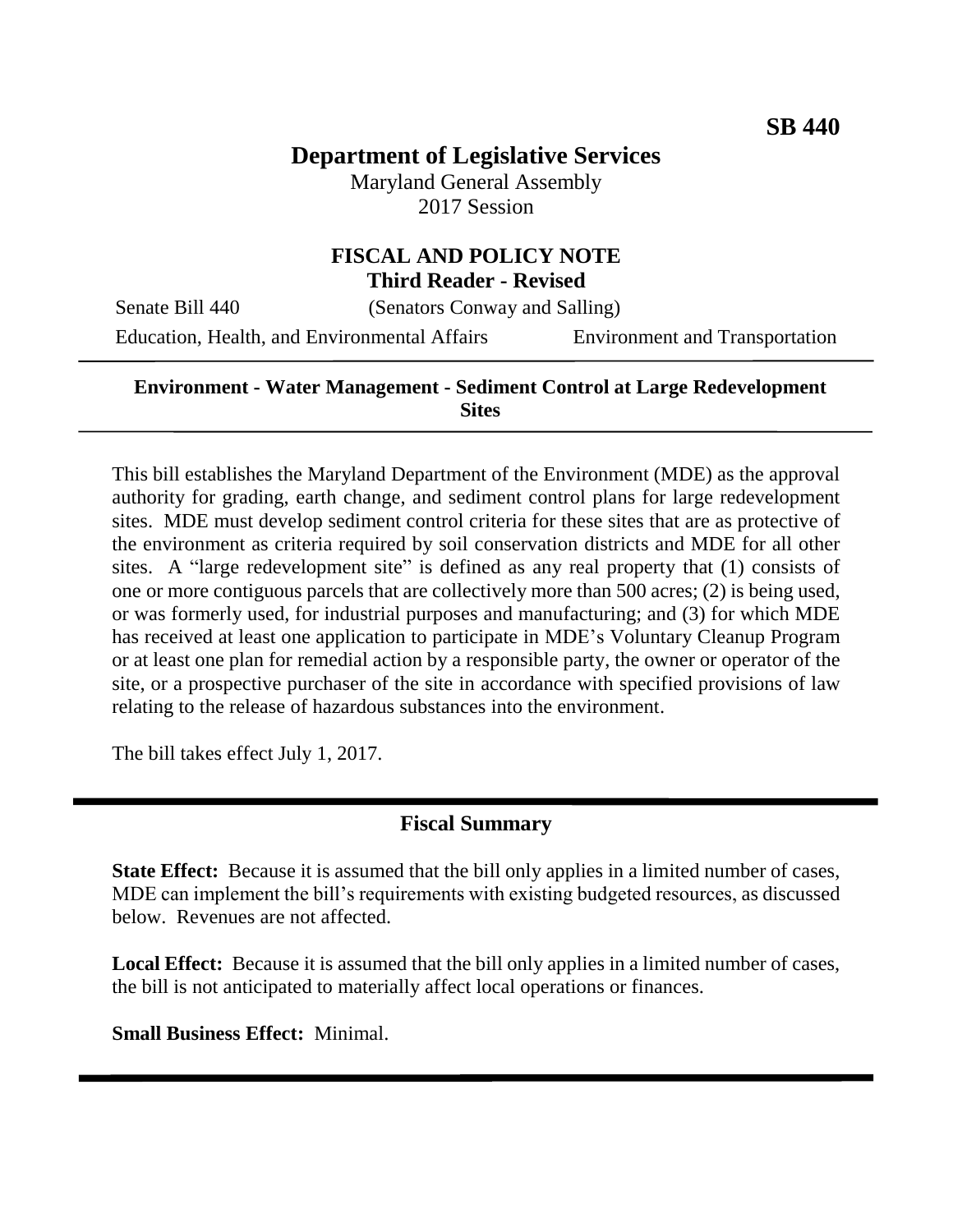## **Analysis**

**Current Law:** A county or municipality may issue grading and building permits but may only issue such a permit to a developer who has submitted a grading and sediment control plan approved by the appropriate approval authority.

In addition, before a person begins any land clearing, grubbing, topsoil stripping, soil movement, grading, cutting and filling, transporting, or other disturbing of land for any purpose, the appropriate approval authority must review and approve the proposed earth change and the sediment control plan. The approval authority is (1) the appropriate soil conservation district; (2) a municipal corporation in Montgomery County (under specified conditions); (3) any municipality not within a soil conservation district; or (4) MDE, for State or federal plans and for abandoned mine reclamation projects conducted by MDE.

Under the Code of Maryland Regulations, a person must obtain an approved final stormwater management plan prior to developing any land, including developments that disturb 5,000 square feet or more. Approved grading and sediment control plans must be incorporated into an approved stormwater management plan. Thus, any construction affected by the bill likely also needs a final stormwater management plan that incorporates an approved grading and sediment control plan.

**Background:** The purpose of MDE's Voluntary Cleanup Program is to (1) encourage the investigation of eligible properties with known or perceived contamination; (2) protect public health and the environment where cleanup projects are being performed or need to be performed; (3) accelerate cleanup of eligible properties; and (4) provide predictability and finality to the cleanup of eligible properties.

Under provisions of the Environment Article relating to the release of hazardous substances into the environment, the Secretary of the Environment is given authority to take remedial action if any hazardous substance is released (or there is a substantial threat of a release) unless the Secretary determines that a removal and remedial action will be done properly and in a timely manner by the owner or operator of the facility or by any other responsible party.

**State Expenditures:** MDE advises that there are only two existing sites that likely fall under the bill's definition of a "large redevelopment site." In addition, MDE reports that over the last 20 years, only two sites would have been affected by the bill. Because it is assumed that the bill only applies in a limited number of cases, MDE can implement the bill's requirements with existing budgeted resources.